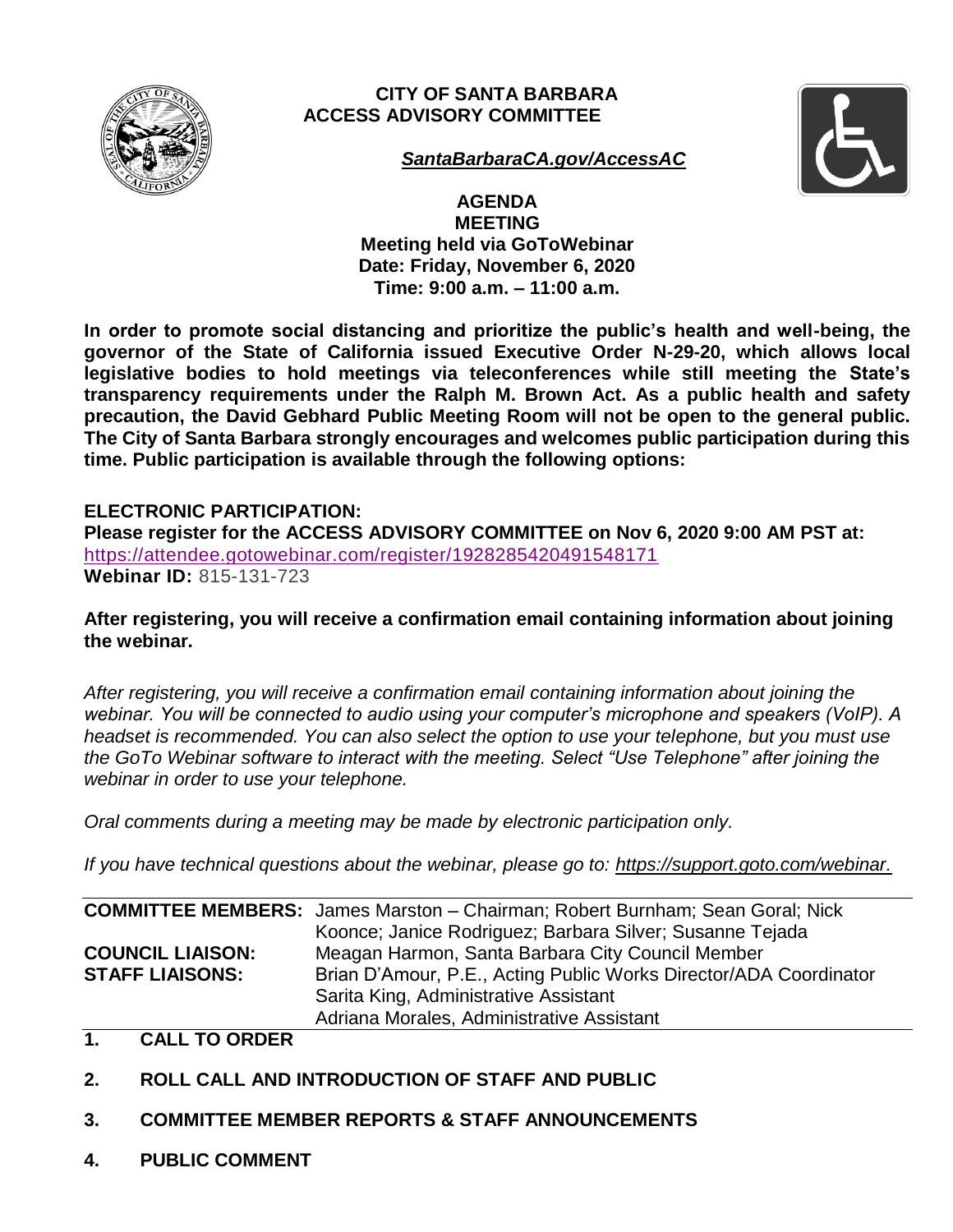Any member of the public may address the Access Advisory Committee for up to five minutes on any subject within the jurisdiction of the Access Advisory Committee that is not scheduled for a public discussion before the Committee.

### **5. APPROVAL OF MINUTES**

Recommendation: That the Access Advisory Committee approve the corrected minutes from the August 28, 2020, meeting. [\(Click here for hyperlink to DRAFT Minutes\)](https://www.santabarbaraca.gov/civicax/filebank/blobdload.aspx?BlobID=230796)

#### **6. STATE STREET AND PARKLETS UPDATES**

Recommendation: That the Access Advisory Committee receive an update on State Street and Parklets.

#### **7. ADA COORDINATOR'S REPORT**

Recommendation: That the Access Advisory Committee receive a report from the ADA Coordinator.

# **8. AD-HOC COMMITTEE REPORTS**

Recommendation: That the Access Advisory Committee receive an update from:

- Sidewalk Ad-Hoc Committee (Marston, Burnham, Koonce)
- Valet Parking Ad-Hoc Committee (Marston, Koonce, Silver)
- Blue Curb Parking Ad-Hoc Committee (Koonce, Rodriguez, Tejada)
- Annual Report and Access Advisory Committee Resolution Ad-Hoc Committee (Silver, Koonce, Burnham)
- Website Application Replacement Project Ad-Hoc Committee (Burnham, Koonce, Goral)

# **9. BREAK**

# **10. DE LA GUERRA PLAZA UPDATE PROJECT**

Recommendation: That the Access Advisory Committee receive a report on the De La Guerra Plaza Update Project from Brad Hess, City Project Manager, and RRM Design.

#### **11. STREETS CAPITAL PROJECTS**

Recommendation: That the Access Advisory Committee receive an update on Streets Capital projects from Laura Yanez, Acting Principal Engineer.

#### **12. ADJOURNMENT**

# **DATE OF NEXT MEETING: Friday February 12, 2021, at 9:30 a.m. Location to be determined.**

**AMERICANS WITH DISABILITIES ACT:** If you need auxiliary aids, services, or staff assistance to attend or participate in this meeting, please contact Sarita King at (805) 564-5488. If possible, notification at least 48 hours prior to the meeting will usually enable the City to make reasonable arrangements. Specialized services, such as sign language interpretations or documents in Braille, may require additional lead-time to arrange.

#### **TO REGISTER, please use the Chrome, Firefox, or Safari browsers for the meeting. The Internet Explorer browser is not supported by the software.**

After registering, you will receive a confirmation email containing information about joining the webinar. You will be connected to audio using your computer's microphone and speakers (VoIP). A